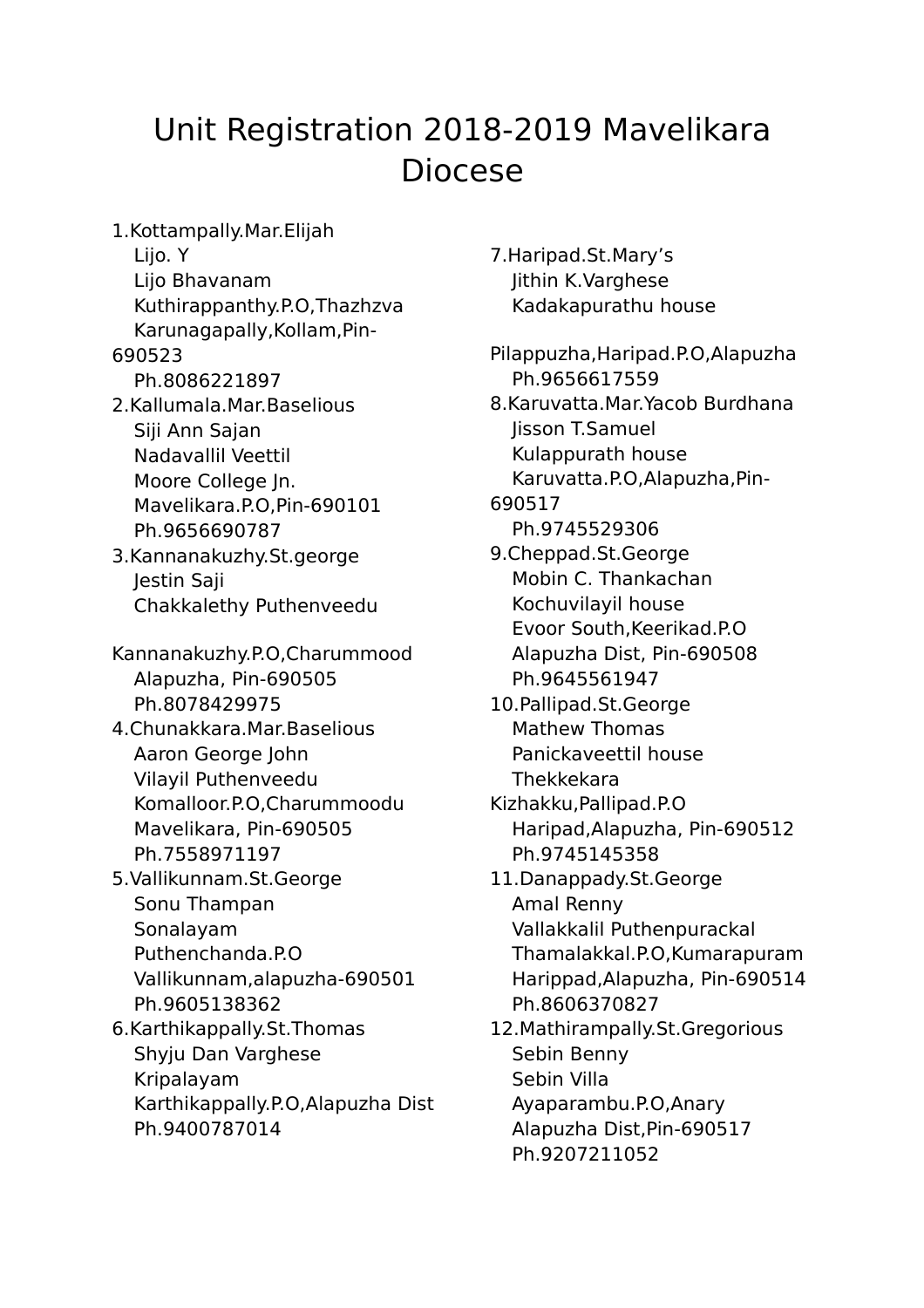13.Muthukulam.St.George Jijo Jose Jijo Bhavanam Muthukulam South,Muthukulam.P.O Alapuzha Dist, Pin-690506 Ph.8592993824 14.Anary.St.Johns Sarin Santhosh George Kurichiyil house Payippadu.P.O,Haripad,Pin-690514 Ph.8156877316 15.Karichal.St.George Lenju George Oommen Ezhuthil Kuttisseril house Anary, Cheruthana.P.O,Haripad Alapuzha Dist, Pin-690563 Ph.9747796075 16.Karuvatta North.St.George Nancy M. Mathew Thashiyil Moncy Villa Karuvatta North.P.O,Haripad Alapuzha Dist, Pin-690514 Ph.7558055381, 9961058729 17.Muttom.St.Gregorious Christon K. Baby Kattuparambil house Muttom.P.O,Haripad Alapuzha Dist, Pin-690511 Ph.9061786367 18.Vettiyar.St.Mary's Jinu Mathew Viroippukandathil house Thanikunnu.P.O,Chunakkara Mavelikara, Alapuzha Ph.9048489329 19.Chettikulangara.St.Johns Alan G. Daniel Kochutharayil house

Erezha

North,Chettikulangara.P.O Mavelikara,Alapuzha Dist Ph.8156934602

- 20.Thonakkad.St.George Bobby K.Samuel Kalikkalvadakethil house Thonakkad.P.O,Mavelikara Ph.8301883836
- 21.Evoor.St.Mary's Robin Varghese Kochukaleeckal house Evoor.P.O, Haripad Ph.9745593354
- 22.Krishnapuram.St.Thomas Joyal J.Chacko Koduvasseril house
- Cherukkadovam,Kayamkulam.P.O Ph.9567652677 23.Kuttemperoor.Zionpuram St.Thomas Abey Yesudas Vadakkekattil house Karazhma West.P.O,Mavelikara Ph.9744942016 24.Arnoottimangalam.St.Kuriakos e Lijo Stephen Chalilthekkathil house Cherukunnam,Kurathikadu.P.O Mavelikara,Alapuzha Dist Ph.7558035356 25.Kattanam.St.Stephens Varghese M. Daniel Thottathil house Vettecode.P.O,Kattanam Ph.9746107228 26.Pathichira.St.John's Kiran Joy Varghese Chittakattu Kizhakkathil house
	- Mattom
	- South,Thattarambalam.P.O